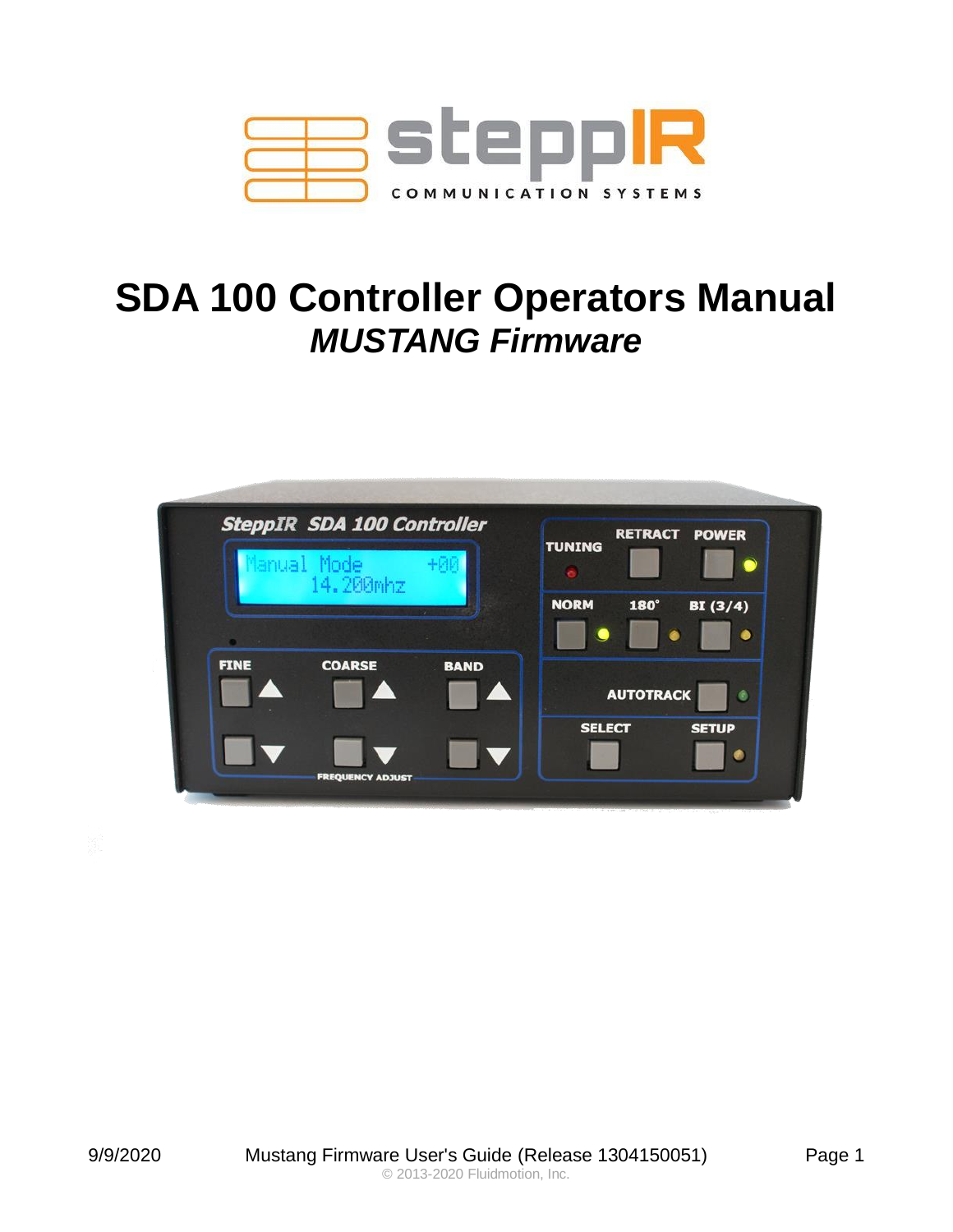# **Table of Contents**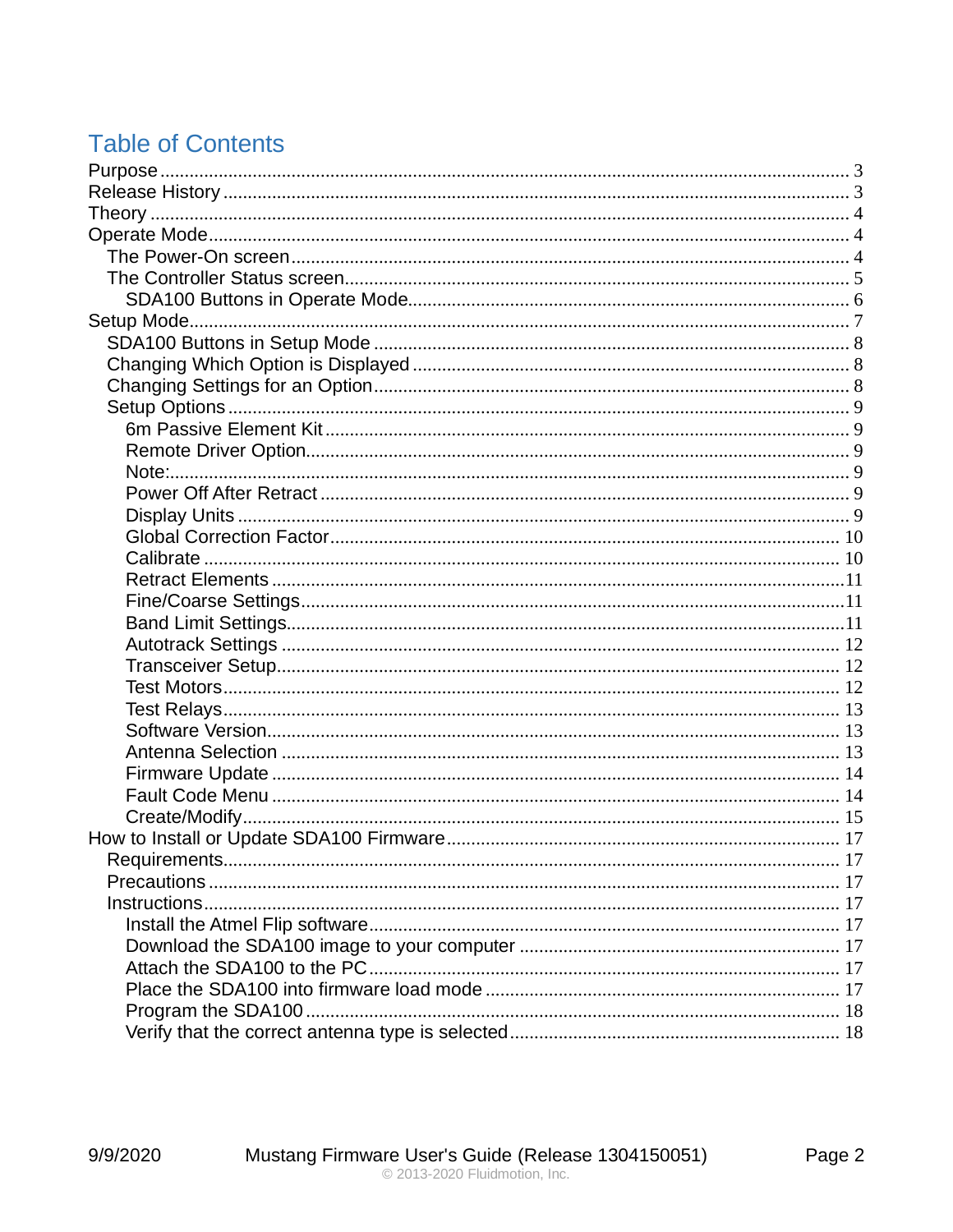# <span id="page-2-0"></span>**Purpose**

"Mustang" is the code name of a release of software for the SteppIR SDA100 hardware. The SDA100 controller is used in conjunction with SteppIR antenna hardware to provide correct configuration of antenna hardware based on frequency, antenna model, and desired pattern.

Some of the new features of the Mustang series of software include:

- Changing antenna type (e.g. 4 element to 3 element Yagi) does not require a firmware reload (if the hardware is capable)
- Last-frequencies are remembered per band when (Manual mode)
- Per-band settings for fine and coarse step adjustments
- Adjustable tuning step size.
- Autotrack mode has frequency step size adjustment per band
- New Autotrack mode will only change the frequency if the band changes
- Enhanced Create/Modify
- The DB36 and DB42 80M dipoles have tuning steps every 100kHz.

# <span id="page-2-1"></span>**Release History**

Fall 2016: Version 1304150051 Initial Public Release of Mustang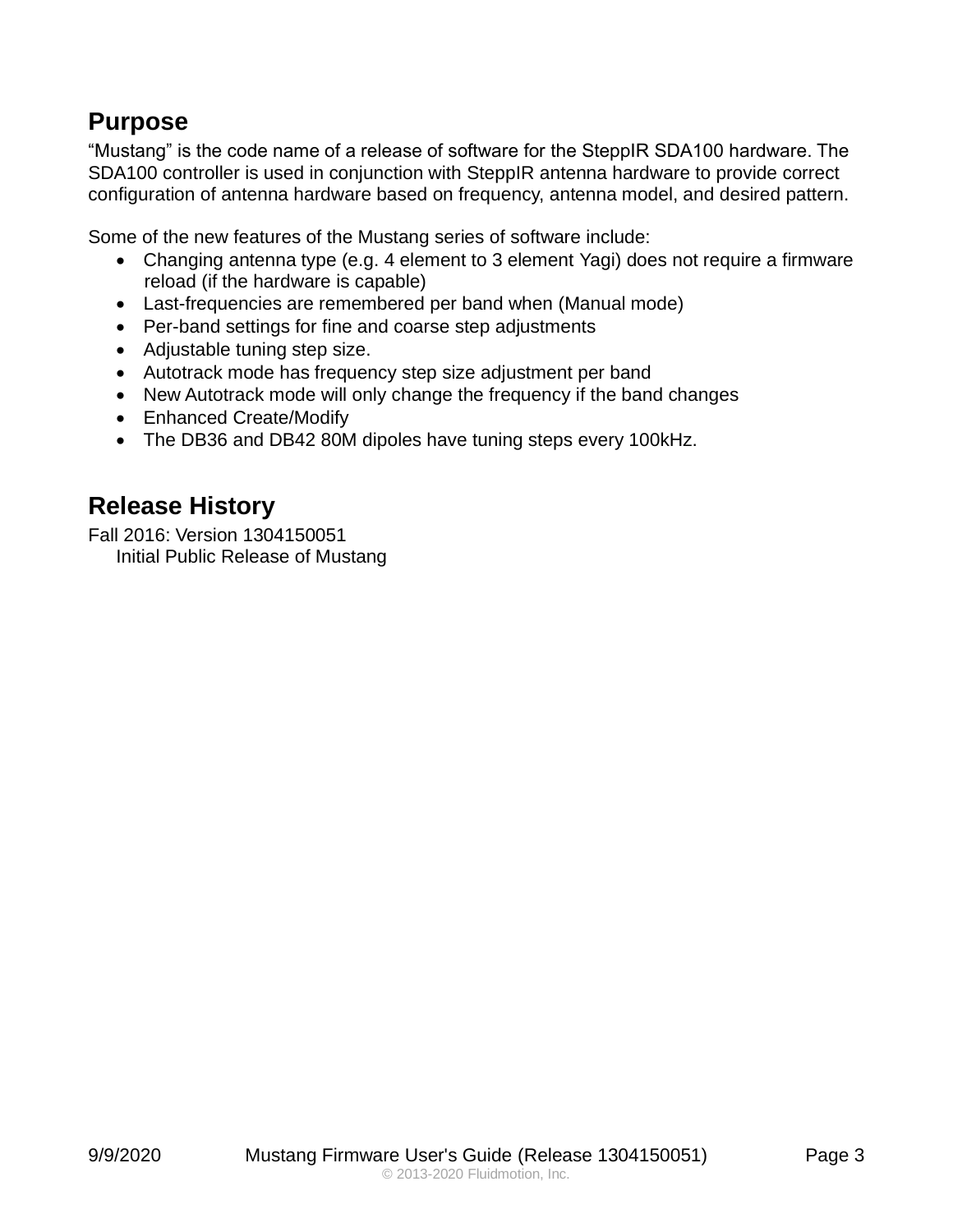# **Universal SDA100 User's Guide version 5**

# <span id="page-3-0"></span>**Theory**

Antennas are modeled to provide desired characteristics at a particular frequency or range of frequencies. Traditional antennas with fixed element lengths can be a compromise – they might sacrifice excellent performance at one frequency to provide moderate performance over a range of frequencies. SteppIR antennas dynamically change element lengths to provide an antenna optimized for the frequency that you're using at the time. Under different operating conditions, it's desirable to emphasize different antenna aspects. While hunting a rare DXCC entity, a very narrow antenna pattern may be desirable. During a contest, having a bidirectional pattern could be an advantage to be able to work Asia and the Caribbean at the same time.

The SDA100 controller takes frequency and pattern (Forward, Reverse, Bidirectional) inputs, applies them to an antenna model, and commands antenna hardware to set element lengths and configuration to calculated values.

Using the SDA100 can be as simple as making the SDA100 controller frequency match the radio frequency using the front panel buttons, and then waiting for the "Tuning" indicator to stop flashing.

A note about antenna SWR: SWR is not the only factor that is important for high performance antennas. When we develop antenna designs, the minimum SWR does not always align with the best performance of the antenna. We design antennas to have better than 1.4:1 SWR in the normal operating modes on almost all the models, with 6M and 30M being the exceptions on some models.

Rain and ice accumulation on the antenna affect an antenna's performance. Either can cause the resonant frequency to shift lower by a small amount. Under most circumstances it can be ignored, however such loading can be corrected for by manually shifting the antenna frequency higher. Using the [Global Correction](#page-9-0) in the options menu can be used to correct for the shift.

# <span id="page-3-1"></span>**Operate Mode**

# <span id="page-3-2"></span>*The Power-On screen*

When the controller is first powered on, the controller model and copyright information are displayed for a brief time, and then the controller enters the operate state.

> SteppIR SDA100 Copyright 2012

*Initial Power-On Screen*

The controller then displays the controller status screen in Operate mode.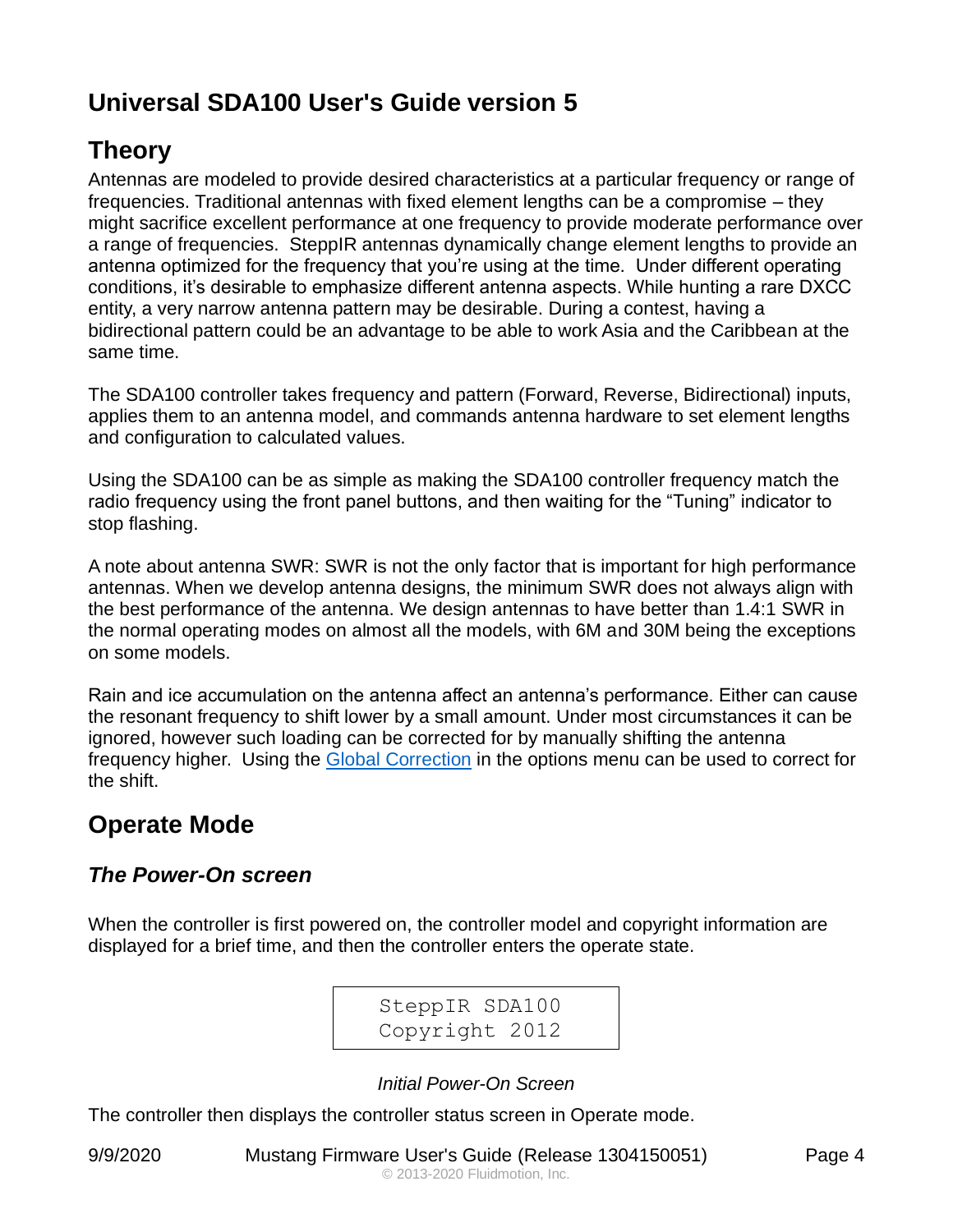# <span id="page-4-0"></span>*The Controller Status screen*

The display in the normal operate state depends on the state of the antenna. The first-time power on screen is displayed as shown.

| Manual        | $DB-18E$ |
|---------------|----------|
| Elements Home |          |

#### *Screen after first-time power-on*

The controller's display status screen shows the tuning mode, antenna model, and details of the frequency and pattern. The different areas of the screen display operational status of the controller.



Tuning mode will be Manual or Auto. Manual mode denotes that the antenna frequency is changed by using buttons on the SDA100 front panel. Auto denotes that the controller is configured to listen for frequency change information via the serial port option. Refer to Setup Mode's **Autotrack Setting** to configure the controller for automatic frequency tracking.

During antenna length changes, the Tuning LED will flash at approximately one second intervals.

| Manual       | $DB-18E$ |
|--------------|----------|
| $14.200$ MHz | 20M      |

#### *Default status screen with elements extended*

The factory default setting for initial power on with elements extended is shown above. In "Manual" mode, the frequency is controlled from the SDA100 front panel.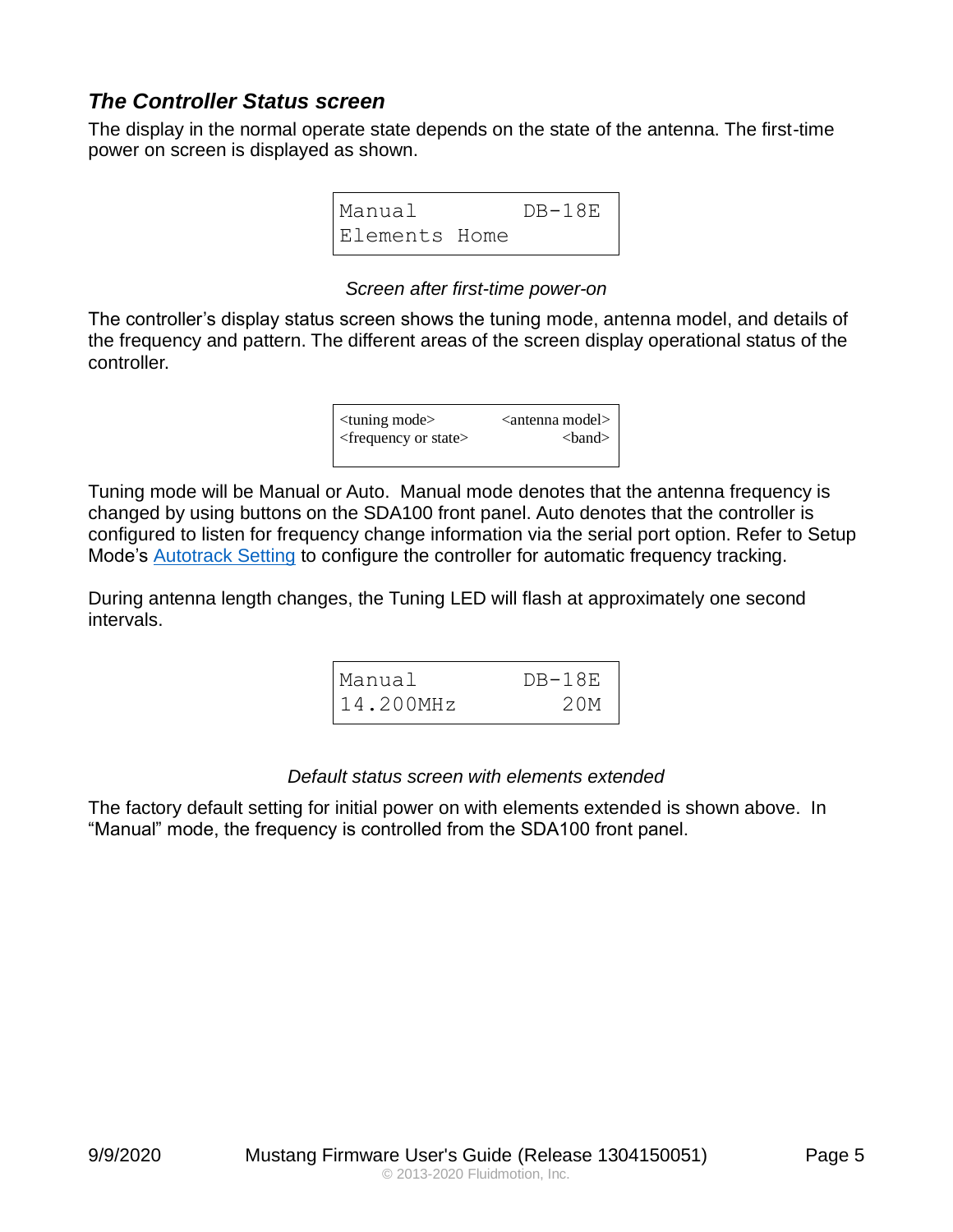#### <span id="page-5-0"></span>**SDA100 Buttons in Operate Mode**



*The SDA100 Front Panel*

The "**FINE Up/Down**" buttons adjust the frequency up and down by the Fine frequency step size specified in the Fine/Coarse Settings menu for the current band.

The "**COARSE Up/Down**" buttons adjust the frequency up and down by the Coarse frequency step size specified in the Fine/Coarse Settings menu for the current band.

The "**BAND Up/Down**" buttons control the currently selected band. When changing to a new band, the last frequency used on that band is recalled and the SDA100 will adjust the element length to match.

The last used frequency for each band is saved separately so the controller will always return to the last frequency used on a band. If the frequency is scrolled outside the band, the next time you leave and return to that band the frequency will default to what has been set as the band limit for the band in question. These limits can be changed in the setup menu.

The antenna direction can be selected with the "**NORM**", "**180**" and "**BI(3/4)**" buttons. For Yagi antennas, these buttons correspond to the forward, reverse, and bidirectional patterns possible with these antennas. For single-element vertical antennas, the pattern is omnidirectional, so "**180**" is not relevant. When "**BI(3/4)**" is pushed, the verticals become ¾ wavelength antennas instead of the normal 1/4 wavelength, but only on frequencies above 21.000 MHz where the physical dimensions of the antenna hardware allow this to occur. Pressing an unsupported direction sets the controller to NORM and lights the corresponding LED.

The "**AUTOTRACK**" button toggles the controller between Manual model and Autotrack Mode. In Autotrack mode, the controller responds to frequency updates sent from a transceiver or computer to the SDA100 over the transceiver interface (an SDA100 option). In Manual mode, the SDA100 band and frequency must be adjusted manually using the "**FINE**", "**COARSE**" and "**BAND**" Up/Down buttons. The Transceiver Setup menu must be set to match the transceiver type and baud settings for proper operation of Autotrack mode. To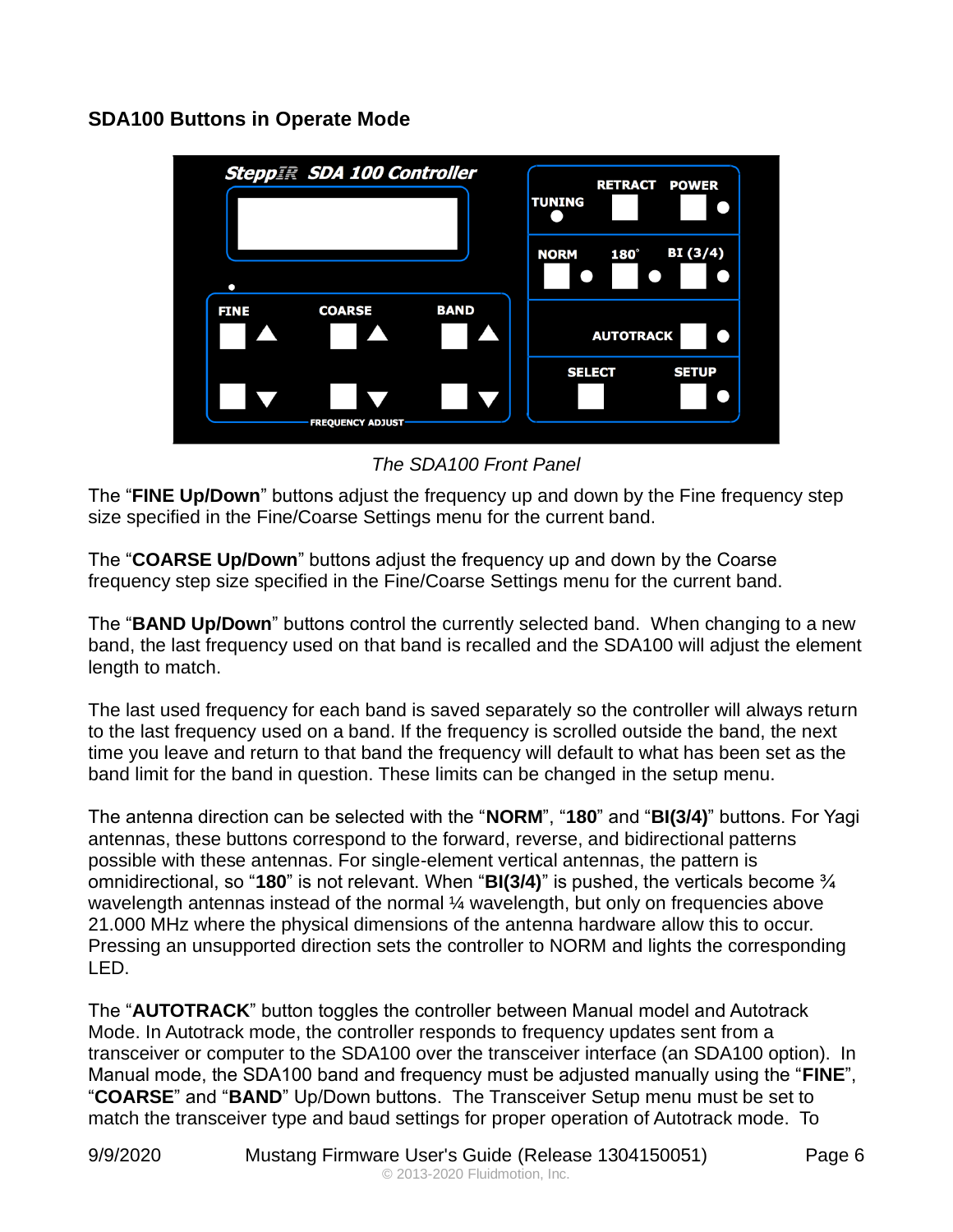prevent the controller from updating each time the frequency is changed, the Autotrack step size can be programmed individually for each band. When in Autotrack mode the screen appears as follows:

| Autotrack    | $DB-18E$ |
|--------------|----------|
| $14.200$ MHz | 20M      |

**Precautionary Note:** When used in Autotrack Mode, some radios send the display frequency via the serial interface. When the radio is in split mode, the change of the frequency displayed between the transmit frequency and the receive frequency may cause frequent and inconvenient antenna tuning. One remedy is to disable Autotrack mode temporarily, another is to set the autotrack step size to be large enough to encompass the transmit and frequency difference. The third way would be to set Autotrack to Band mode, which will only automatically tune if the band changes. When using autotrack mode it is prudent to have a transmitter lockout to make sure that there is no RF being generated while the antenna is tuning. Though your radio alone cannot damage your SteppIR antenna, transmitting with high power levels while the antenna is tuning (elements moving) can. It is good practice to always wait for tuning to stop before transmitting.

The "**RETRACT**" button has two modes of operation. By default, pressing the **RETRACT** button will cause the antenna elements to be homed followed by the elements home message:

| Autotrack     |  | $DB-18E$ |
|---------------|--|----------|
| Elements Home |  |          |

If the Setup Options menu item "Power Off After Retract" is selected, after the elements are homed the controller display will switch off and the controller will go to sleep.

# <span id="page-6-0"></span>**Setup Mode**

Pressing the **"SETUP"** button opens the SDA100 Setup Menu.

| SETUP Key to Exit |  |
|-------------------|--|
| Up/Dn to Scroll   |  |

#### *Setup Main Menu*

The Setup Menu comprises thirteen sub-menus, with an optional "Test Relays" menu for antennas equipped with that hardware (All DB series except the DB-36 without the 80 meter option). To scroll through these menus, press **"BAND Up"** to scroll up or press **"BAND Down"** to scroll down. To exit the Setup mode and return to normal operation, press **"SETUP"** at any time, if you have selected one of the menu items pressing "**SELECT**" will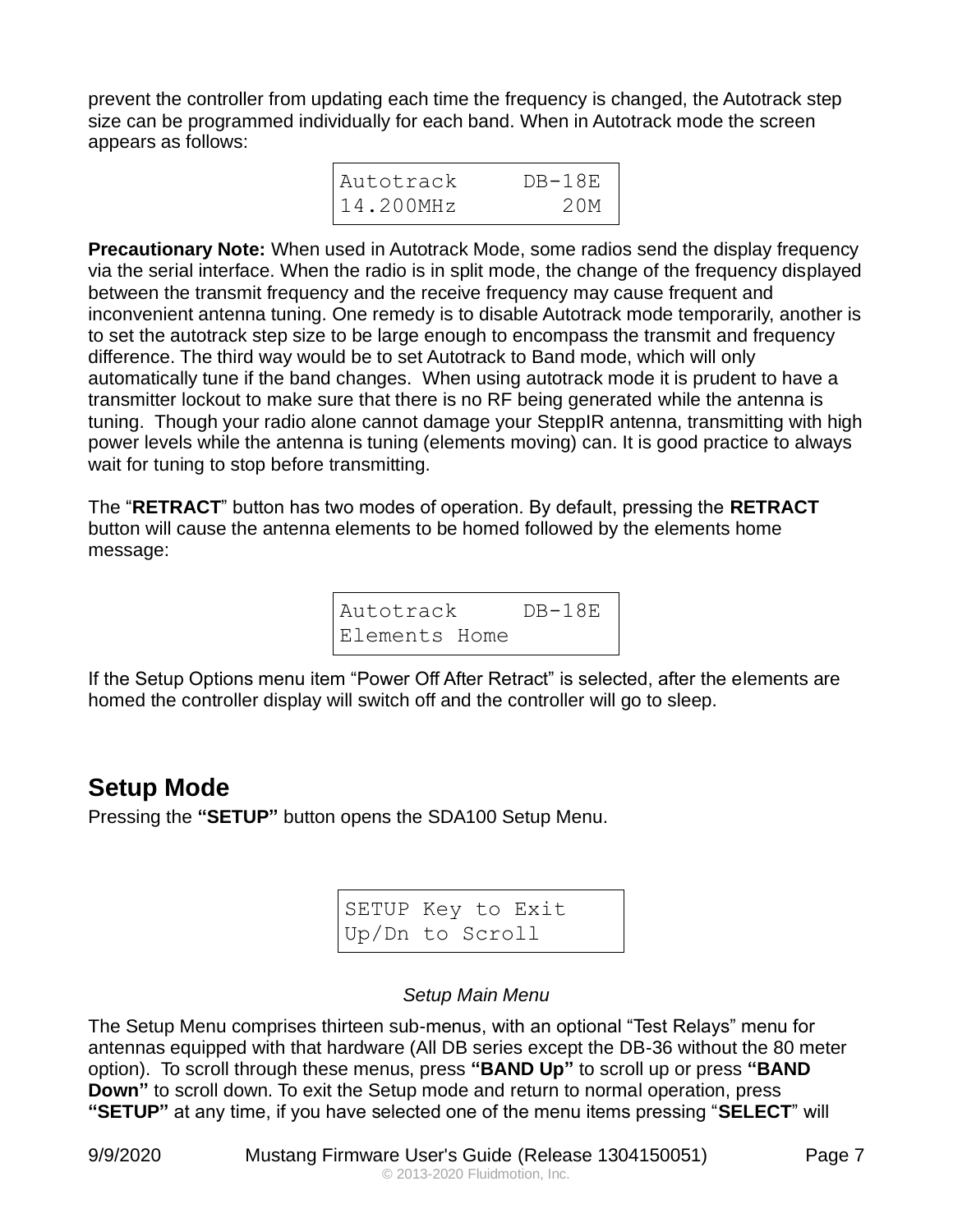move you back to the main "SETUP" menu, pressing it again will the take you out of "SETUP" mode back to operate mode. The following is a description of each menu item in the order seen when scrolling up after entering the Setup mode. To enter any of these menus, press **"SELECT"** when the desired menu is displayed.

# <span id="page-7-0"></span>*SDA100 Buttons in Setup Mode*

**SETUP**: Press "**SETUP**" once to enter "SETUP" mode, press at any time to exit "SETUP". If you are in a setup menu selection you will need to press it twice, once to get back to the main "SETUP" menus and once more to exit

**SELECT:** Press this button to confirm a change you have made to a menu item. This button also takes you back to the main "SETUP" menu if you press it again. Pressing this button without making any changes will cause nothing to happen, however, if you press the button again you will then go back to the main "SETUP" menu.

**BAND Up/Down:** Scrolls through menu items, changes values, or enables/disables options shown in the display directly above it. This could be frequency, transceiver type, turning relays on and off, etc.

**COARSE Up/Down:** Modifies the option or value appearing on the display above it. In some instances it may toggle a setting on or off.

**FINE Up/Down:** Modifies whatever appears on the display above it. In some instances it is enabling or disabling something, or allowing scrolling through different choices.

# <span id="page-7-1"></span>*Changing Which Option is Displayed*

While in the "Options" main menu, pressing the "**BAND Up/Down**" button will scroll to another "Options" menu item. When finished changing options, press "**SELECT**" to go back to the main "SETUP" menu. The "**BAND Up/Down**" buttons will now scroll through the main "SETUP" menu items. Pressing the "**SETUP**" button also moves you back one menu level, so at **any time** you can press this button (if you are in an option sub-menu you need to press it twice) to take you out of "**SETUP**" and back to normal operating mode.

# <span id="page-7-2"></span>*Changing Settings for an Option*

When an option's settings are displayed, the "**FINE Up/Down**" or "**BAND Up/Down**" buttons are used to select a new value for the option's setting. Pressing "**SELECT**" will change the value of the option, which is indicated by the display briefly flashing on and off. If "**SETUP**" is pressed instead of "**SELECT**" after an option's setting change, the change will NOT be made, and the previous menu will be displayed. If "**SELECT**" is pressed without changing the settings for an option, it's equivalent to pressing "**SETUP**" – the option will not be changed.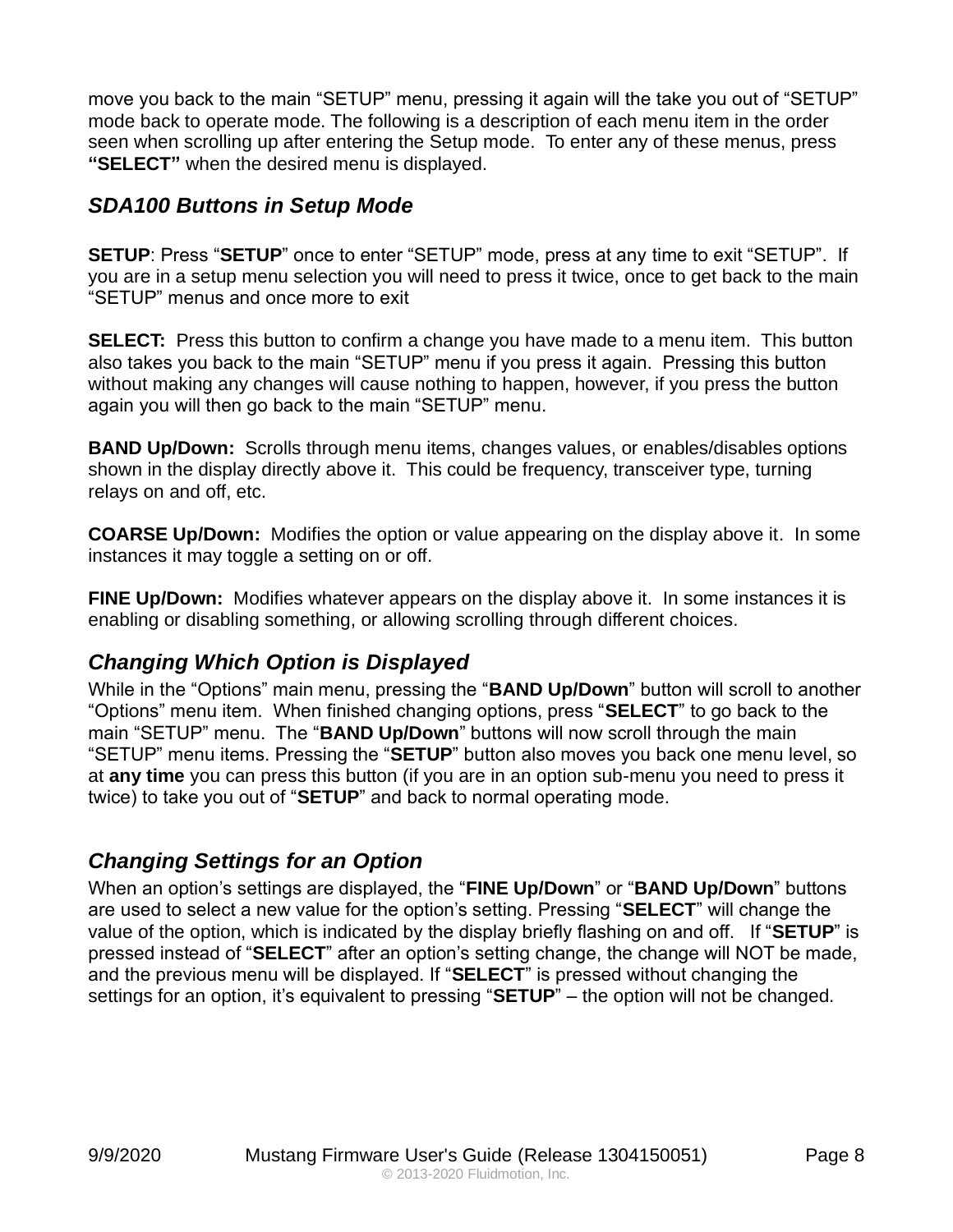# <span id="page-8-0"></span>*Setup Options*

#### <span id="page-8-1"></span>**6m Passive Element Kit**

**Note:** this option requires the physical installation of the optional 6m aluminum element(s). Not all antennas have this option

| I[ ]Yes | 6M Passive |
|---------|------------|
| [X]No   | Option     |

If the 6M Passive Element Kit is installed on your antenna, select "Yes" with the "**FINE Up/Down**" buttons and press the "**SELECT**" button. The entire display will flash on and off briefly to verify the change has been accepted.

#### <span id="page-8-2"></span>**Remote Driver Option**

<span id="page-8-3"></span>**Note:** Requires optional remote driver board kit.

| [ ]Yes         | Remote |
|----------------|--------|
| $\vert$ [X] No | Driver |

If you are using the optional remote driver board it must be enabled by selecting "Yes" in this sub-menu. The frequency information is then sent from the display board microprocessor via CAT-5 cable to the remote driver and the remote driver board sends back status information. The driver board in the controller housing is required to communicate with the remote driver board! As shipped from the factory, the driver board inside the SDA100 controller has four driver chips than can be used as spares for the remote driver board. When not used with a remote driver board, an SDA100 controller can be used in the normal stand-alone mode (Remote Driver = No) to control any non-DB series beam, or a DB36 without the 80m option. To use a remote driver board select "Yes." This option **must be off for normal (non-remote) operation.**

#### <span id="page-8-4"></span>**Power Off After Retract**

| [ ]Yes | Power Off           |
|--------|---------------------|
|        | [X]No After Retract |

This option determines whether or not the SDA100 will automatically power off after the elements are retracted when the "**RETRACT**" button on the SDA100 front panel is depressed.

# <span id="page-8-5"></span>**Display Units**

| $\lceil$ $\lceil$ mm | Display |
|----------------------|---------|
| [X]inches            | Units   |

This option sets the units used for displaying the element lengths. This only affects the [Create/Modify menu item.](#page-14-0)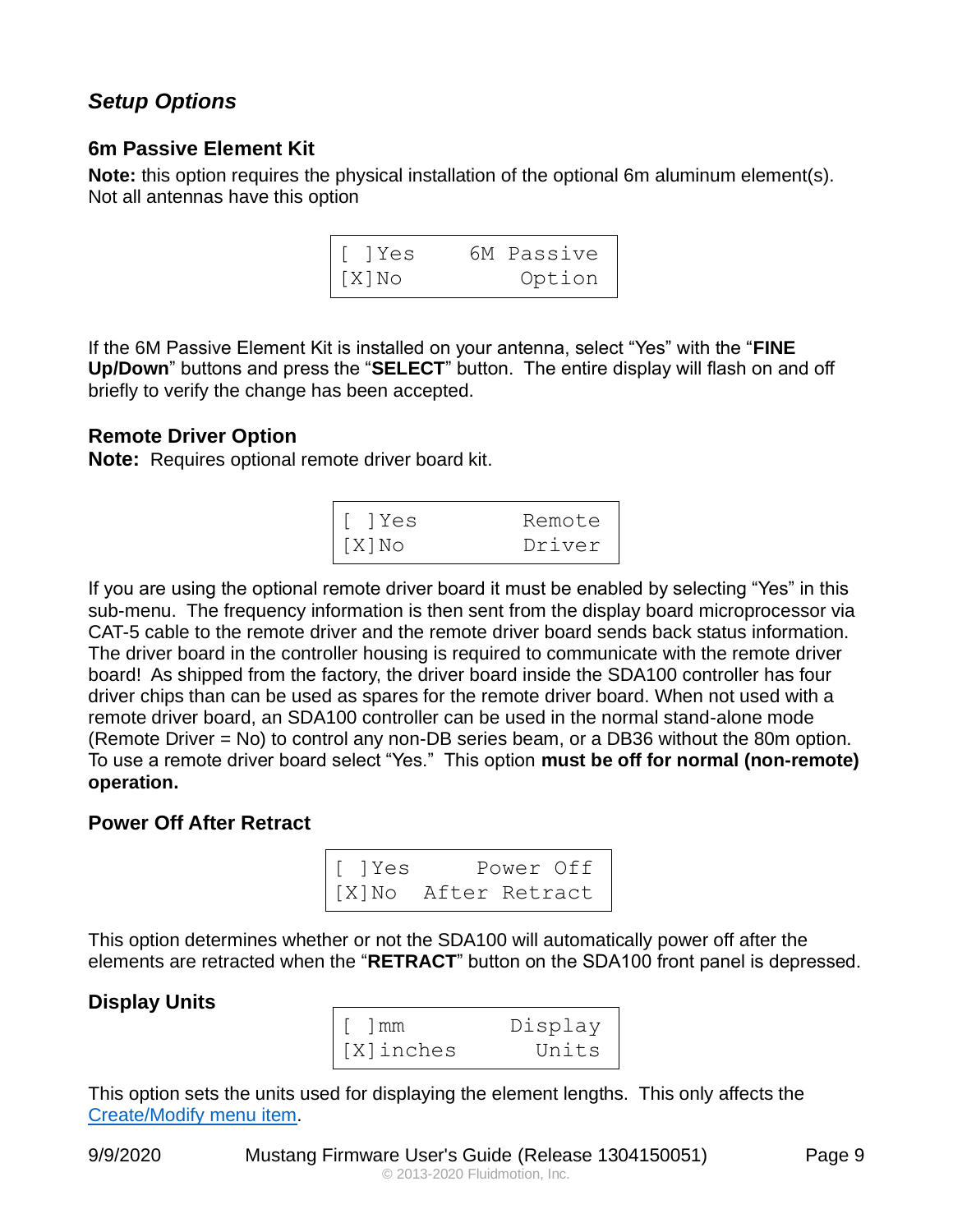### <span id="page-9-0"></span>**Global Correction Factor**

```
 Global Correction
0.0% Factor
```
In some installations or in some weather conditions (e.g. ice freezing on the fiberglass tubes), it may be necessary to change the default lengths for the elements by a small correction factor to bring the antenna tuning and SWR back into normal range. This option allows changing the element lengths over a range of -2.0% to 2.0% and affects the element lengths on all bands and modes (180 reverse, bi-directional). If only some bands need a correction factor, there is a per-band setting available in the [Create/Modify mode.](#page-14-0) This might be useful if one or two bands are slightly de-tuned because of proximity to another antenna or metal object or if you find that the global change is not working the same on all bands and modes. Any water, snow or ice on the elements is going to make the elements act electrically longer, moving the antenna's resonant frequency down. Since all elements are affected equally simply applying a negative correction factor (making the elements shorter) until the SWR is low will allow the antenna to operate normally. When the water, snow or ice is gone put the antenna correction back where it was. This feature allows you to use the antenna in any weather conditions with no performance degradation, as opposed to fixed element length Yagis which may be unusable for as long as the elements have the water, snow or ice on them.

To change the correction factor press the "**FINE**" button up for longer and down for shorter. Each press of the button changes the element lengths by 0.1% on **all bands and direction modes.** The lengths change as you press the button so you will see and hear the results in real time. After you are satisfied with the offset you have chosen press "**SELECT**" and the display will flash on and off indicating the change is saved. If "**SELECT**" is pressed without making any change nothing will happen, now pressing "**SELECT**" again will take you back to the "SETUP" menu.

#### <span id="page-9-1"></span>**Calibrate**

Please Wait ... Calibrating Antenna

Selecting Calibrate causes an antenna calibration to be performed. This is the first thing that should be tried if the antenna is exhibiting higher than usual SWR or decreased performance. When the controller is turned off using the power, a small holding voltage is placed on the antenna motors to keep the elements from moving. If power is completely removed from the controller, wind can shake the antenna enough that the elements will slowly creep in. Over time you might occasionally have the motors miss a step or two for whatever reason and performing Calibrate will remedy this. Calibrate mode "over-retracts" the elements in a lowpower mode to ensure full retraction into the EHU. After this operation the controller then knows all of the elements are at "home". This usually remedies most cases of the elements being off in their length. The elements are then re-deployed to the appropriate length for the frequency you were on when the calibrate was initiated. Calibration can take two minutes or more depending on the antenna model and **cannot be aborted**, so be cautious or you will be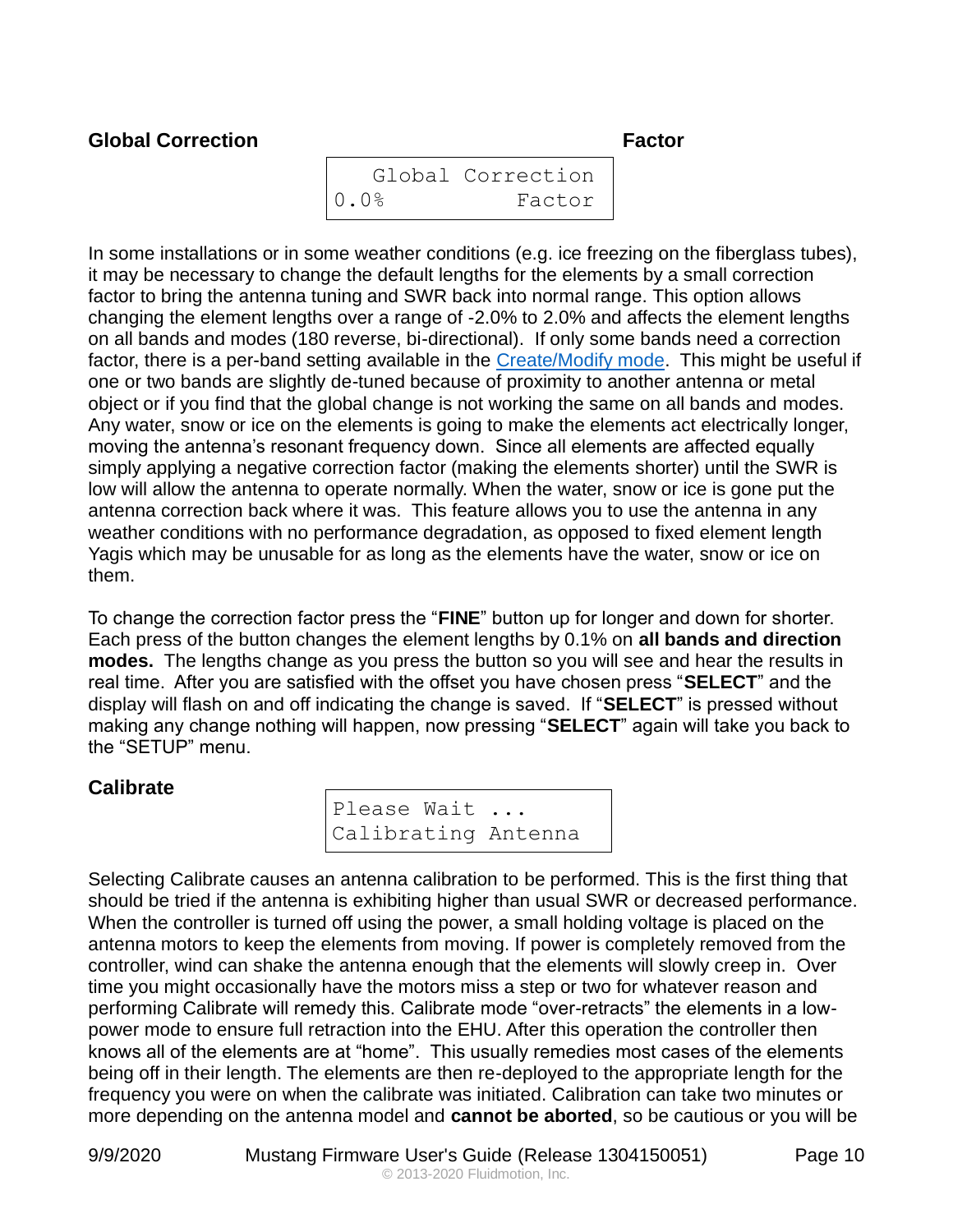waiting while the calibrate cycle is completed. Even if the elements are fully retracted the controller still retracts the full length of tape plus some extra. This doesn't cause any damage to the EHU so don't worry about what mode the controller is in, you can initiate a **"Calibrate"**  at any time.

#### <span id="page-10-0"></span>**Retract Elements**

Please Wait ... Homing Elements

Selecting Retract Elements causes all antenna elements to be retracted to their home (minimum length) position. Retracting the elements can take up to a minute depending on the currently selected frequency and **cannot be aborted**.

#### <span id="page-10-1"></span>**Fine/Coarse Settings**

Fine/Coarse Settings 10kHz 100kHz 20M

These settings determine the frequency step size when using the **"FINE Up/Down"** buttons and the **"COARSE Up/Down"** buttons to change the frequency of the antenna in normal operating mode. There is a separate fine and coarse setting for each Ham band. If you move the frequency outside of a Ham band while using these buttons the frequency step size remains the same as it was in the Ham band you just exited. The band to be modified is selected with the "**BAND Up/Down**" buttons allowing you to change each band individually as desired. The valid Fine step sizes for each band are 1, 5, 10, 15, 25, 30, 35, 40, 45, 50, 60, 70, 80, 90 and 100kHz. The valid Coarse step sizes for each band are 10 to 250kHz in 10kHz steps.

After the desired setting is shown on the LCD screen press the "**SELECT**" button and the screen will flash off then on indicating the change was made.

#### <span id="page-10-2"></span>**Band Limit Settings**

Band Limit settings works much like fine coarse settings menu. It is used to set the limits used in the auto track mode, fine coarse and other band sensitive options. It does not effect how the Steppir calculates the element lengths or how create modify works. There is a top and bottom frequency for each band, select must be pressed for changes to take effect.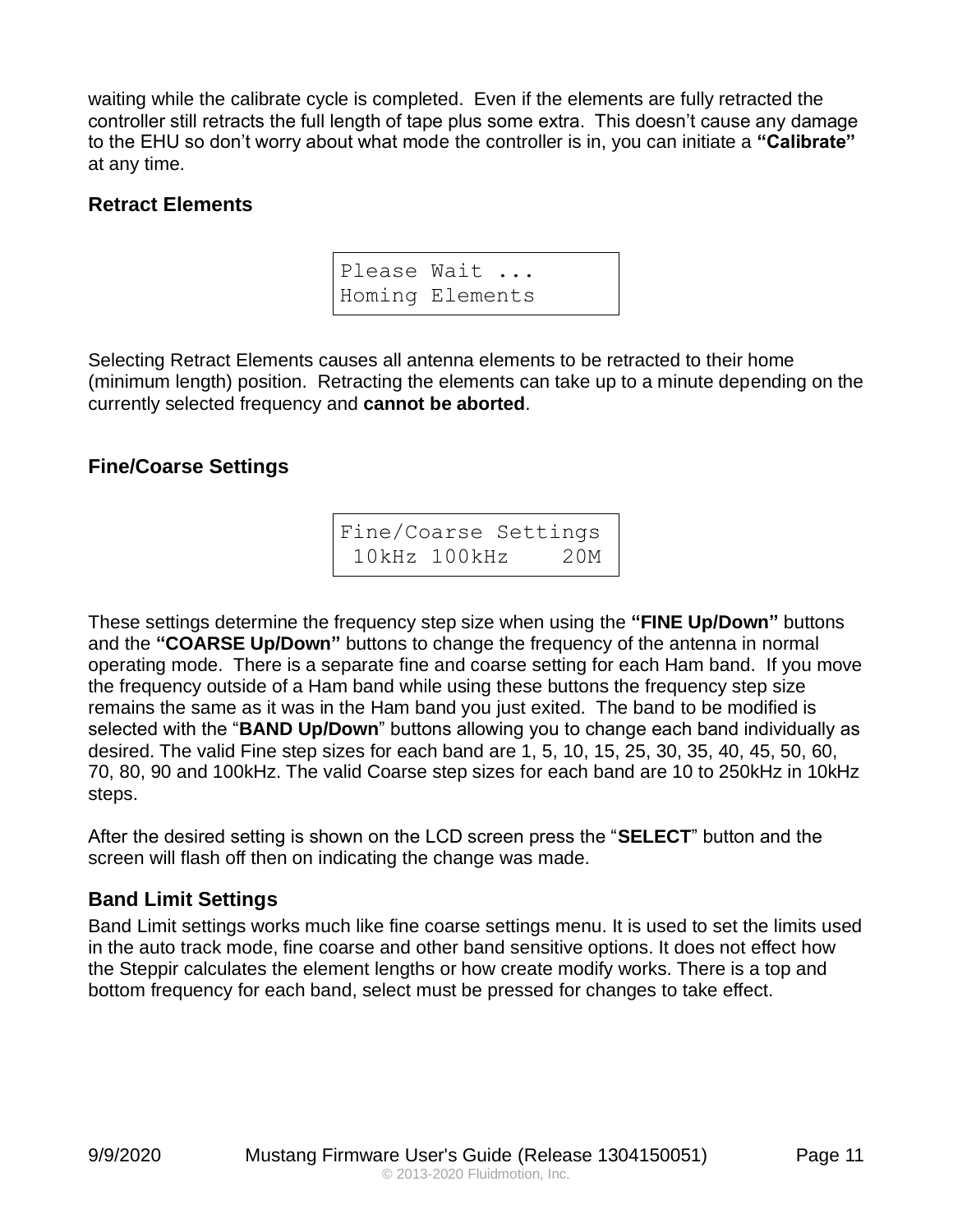#### <span id="page-11-0"></span>**Autotrack Settings**

Note: Autotrack mode requires the optional transceiver interface board

```
Autotrack Settings
        25kHz 20M
```
The Autotrack settings determine how much the frequency must be changed before the antenna will retune when AUTOTRACK has been selected using the front panel button. When selected, the green LED next to the AUTOTRACK button illuminates and the controller will track the radio if the optional transceiver interface board is installed. The available settings are 1, 5, 10, 15, 20, 25, 50, 75, 100, 150, 200, 250 kHz, and BAND. The "Band" selection instructs the controller to only retune the antenna when it sees the frequency change to a different Ham band. The band to be modified is selected with the "**BAND Up/Down**" buttons allowing you to change each band individually as desired. After the desired setting is shown on the LCD screen press the "**SELECT**" button and the screen will flash off then on indicating the change was made.

#### <span id="page-11-1"></span>**Transceiver Setup**

Note: Requires Optional Transceiver Interface Board

| Din  | Dout. | Xcvr |
|------|-------|------|
| 4800 | 4800  | OFF  |

These settings determine the data baud rates (both in and out) and the transceiver type connected to the transceiver interface board. The data input baud rate is selected with the "**FINE Up/Down**" buttons. Allowed rates are 1200, 2400, 4800, 9600, 19200, 28800, 38400 and 57600 baud. The data output rate is selected with the "**COARSE Up/Down**" buttons. The transceiver type is selected with the "**BAND Up/Down**" buttons. The currently supported transceivers are Icom, Kenwood, Orion, Yaesu FT847, FT920, FT990, FT1000D, FT1000MP, and FT9000D, and SteppIR. If the transceiver interface board is not installed set the "XCVR" menu to "OFF". Setting this option to "OFF" will also disable the "AUTOTRACK" LED from illuminating if the button is pushed inadvertently.

#### <span id="page-11-2"></span>**Test Motors**

|     | Test Motors |              |
|-----|-------------|--------------|
| REF | OUT/IN      | <b>CYCLE</b> |

Selecting Test Motors will first retract (home) all of the elements and then display the above screen. The "**FINE Up/Down**" buttons are used to select an element (REFlector shown). In addition to the elements on the currently selected antenna, there is an option to select "ALL" elements. Pressing "**COARSE Up**" will cause the selected element to move its copper tape a few inches out of the EHU. Pressing "**COARSE Down**" will retract the copper back inside the EHU. Pressing either "**Band Up**" or "**Band Down**" (CYCLE) will move the copper tape of the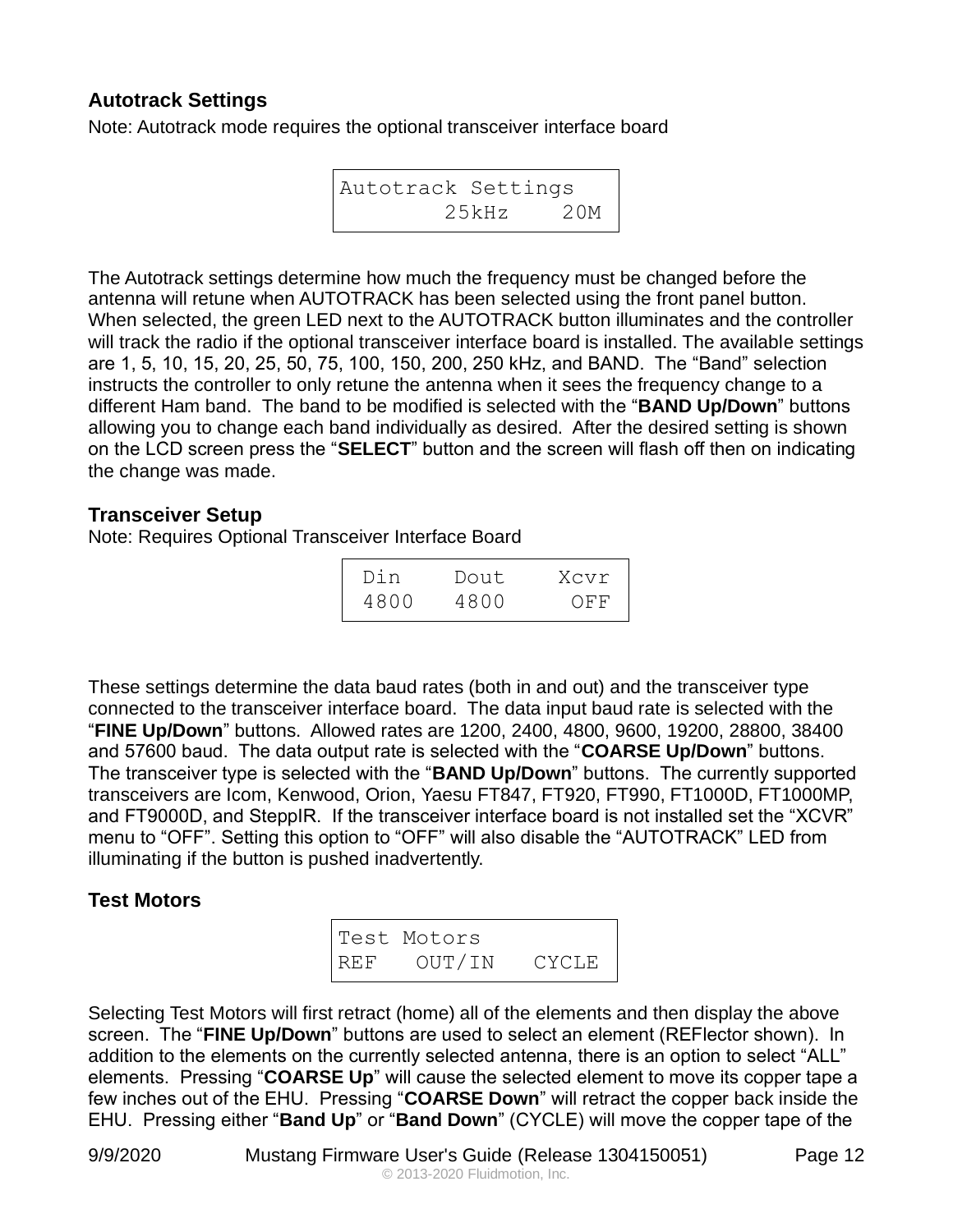selected element out of the EHU a few inches, and then automatically retract it back inside the EHU approximately two seconds later. If the element makes a chattering noise and doesn't move but then after a few seconds extends out a few inches the motor may be wired incorrectly. If the element doesn't move at all it is either not plugged in, mis-wired, or the controller has a bad driver chip. There is additional troubleshooting information available on the SteppIR website.

### <span id="page-12-0"></span>**Test Relays**

Note: This option will only be available on antennas that have relays.

Test Relays Relay1 Relay2 Relay3

This mode is provided to allow easy testing of the relays on the DB series of antennas. Refer to the Antenna's Operators Manual for details on how to perform these model-specific tests. This test is essential to perform on a newly built antenna to ensure it is wired correctly. Selecting Test Relays will first retract (home) all of the elements and then move the copper tape for each element a few inches out of its EHU (to allow for an ohm meter connection to the copper tape). Pressing "**FINE UP**" closes (activates) Relay1 and opens (deactivates) the other two relays. Similarly, pressing "**COARSE UP**" closes Relay 2 and pressing "**BAND UP**" closes Relay 3. Pressing "**FINE DOWN**", "**COARSE DOWN**", or "**BAND DOWN**" will open all three relays. When exiting this menu, all three relays are opened and the elements are automatically retracted again.

#### <span id="page-12-1"></span>**Software Version**

Firmware: 1211240011 Xcvr: 99 Driver: A8

This menu item displays the Main Controller Board firmware revision, as well as that of the Transceiver Interface Option Board and the Motor Driver firmware. If a Remote Driver Board is connected and selected, then the Remote Driver firmware version is displayed *instead* of the SDA100 internal driver firmware version.

# <span id="page-12-2"></span>**Antenna Selection**

| Select  |          |
|---------|----------|
| Antenna | $DB-18E$ |

Use the "**BAND Up/Down**" buttons to select the antenna that the SDA100 is connected to. After the desired antenna is shown press the "**SELECT**" button and the controller will display "Updating Antenna…" When complete, the controller will restart. Any custom antenna lengths

9/9/2020 Mustang Firmware User's Guide (Release 1304150051) Page 13 © 2013-2020 Fluidmotion, Inc.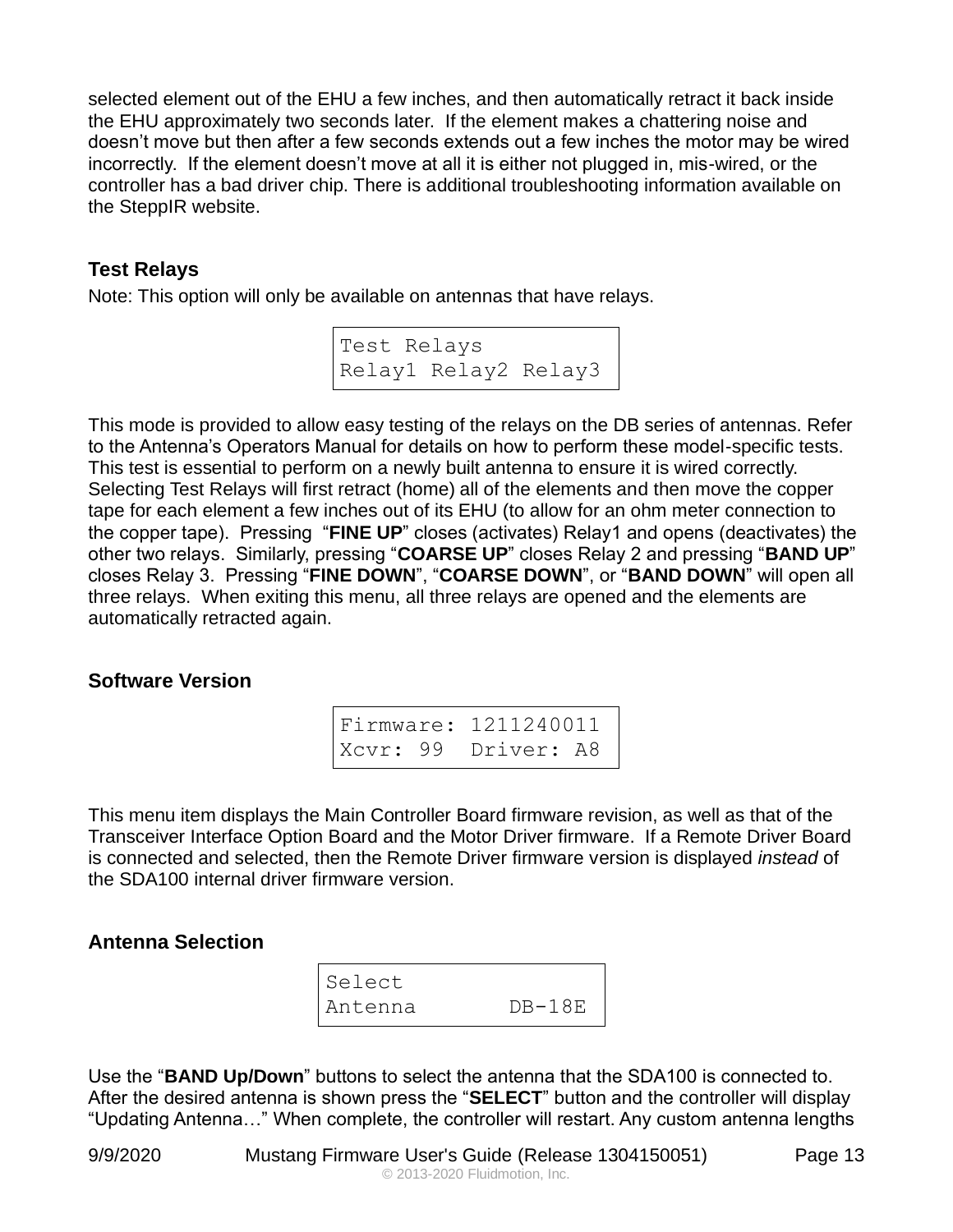will be lost when switching to a new antenna.

#### <span id="page-13-0"></span>**Firmware Update**

| USB | Master Antenna     |
|-----|--------------------|
|     | Boot Reset Default |

In addition to being the entry point for the firmware update mode this menu also is used to reset the firmware.

USB Boot "**Fine UP**" : this mode is used in conjunction a PC running the Flip Atmel firmware loading utility. If the controller is put in this mode without a PC connected and running the Flip software, power must be removed from the controller (*by removing the power cord*) to get the controller back to the normal operating mode. For more information on loading a new version of firmware, see [How to Install or Update SDA100 Firmware.](#page-16-0)

Master Reset "**Coarse UP**" : pressing this button will reset all parameters back to factory default values, including the antenna type. Must press the "Select" button to confirm.

Antenna Default "**Band UP**" : pressing this button will reset **all** antenna information for the currently selected antenna back to factory defaults. You must press the "Select" button to confirm.

#### <span id="page-13-1"></span>**Fault Code Menu**

Faults: Press Band Up Scroll

When there is a problem a message will flash on the normal operating screen "Controller Problem".

This menu will display more information about what the trouble is. Pressing the "**Band UP/DN**" buttons will scroll through the list of what is wrong.

No Response error message can be intermittent and indicate the controller is having trouble communicating with the device. In the case of the remote driver this can be caused by cable and ground problems.

Driver chip error is a fatal error and must be fixed before the controller can be used. The "U" number is referring to the chip on the driver board that is causing the problem.

Antenna cable open is an indication that one of the elements may not be working. The numbers refer to the pin on the 25-pin connector on the back of the controller. A driver chip can also cause this error.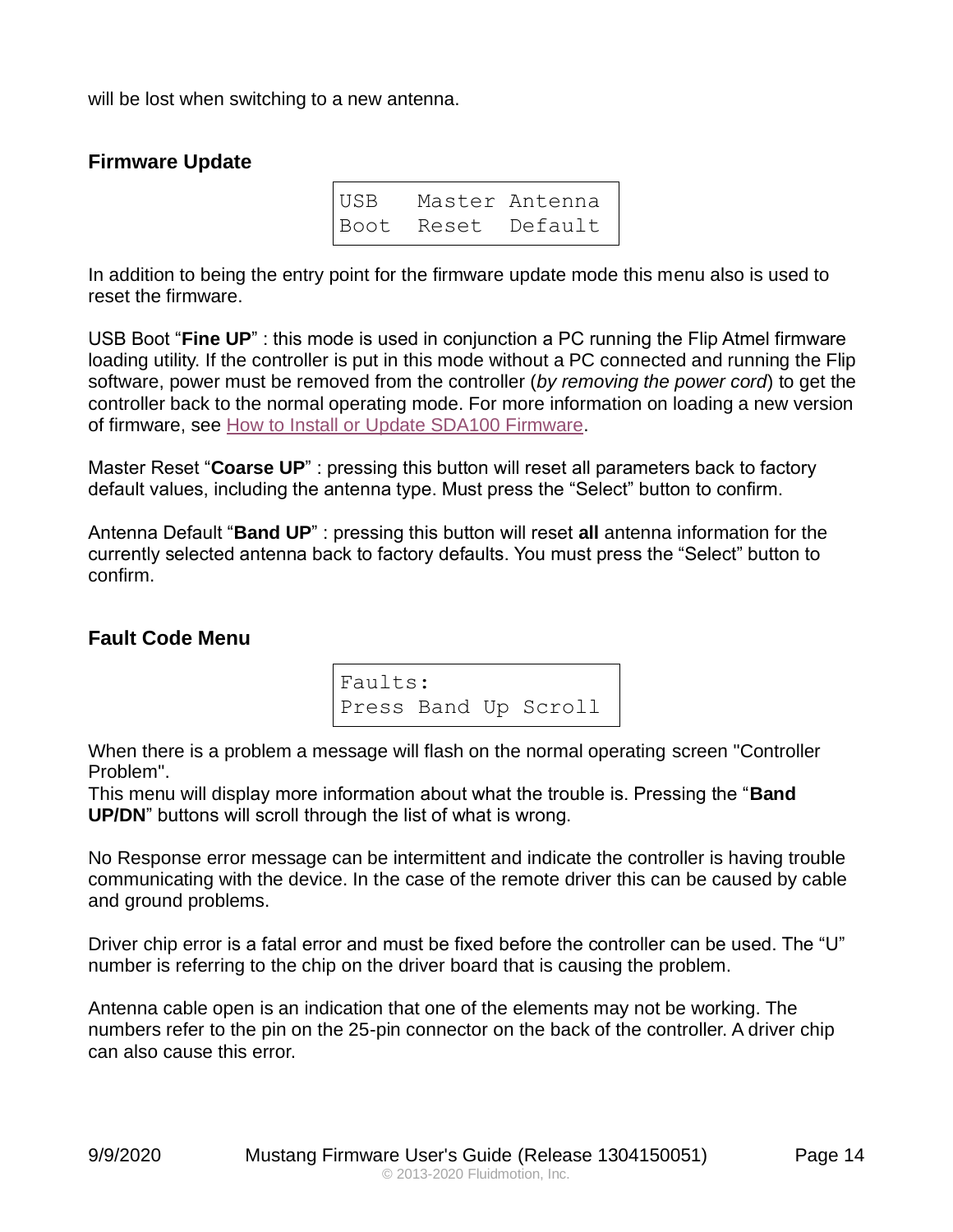#### <span id="page-14-0"></span>**Create/Modify**

| Create Ant    | 20M           |
|---------------|---------------|
| $ _{\rm REF}$ | 406.5" 14.200 |

The Create/Modify tool enables the user to customize antenna element lengths, change relay settings, and control special antenna modes. All changes made in the Create/Modify mode will immediately update the antenna but none of the changes are saved until you are finished, so you can experiment and test without worries of mis-configuring the antenna.

The "FINE Up/Down" buttons select what is to be done. It will scroll through a list of the elements and possible actions.

The "COARSE Up/Down" buttons adjust the displayed value.

The "BAND Up/Down" buttons are used to adjust the frequency inside a band. If the frequency is scrolled outside the band segment limit and something has been changed the save message will be displayed. Note: if the frequency is scrolled outside the segment limits and then changes are made they may not get saved where you want them to be.

The "NORM", "180", "BI" button will select the directions for which lengths will be modified.

The "Band Correction Factor" setting allows you to change all of the elements lengths by a percentage for the currently selected band only, so each band can have a unique correction factor. It has a range of  $+/- 2.0\%$  and will be added to any correction factors that may have been made using the [Global Correction Factor](#page-9-0) options.

> Band Correction 20M Factor 0.0% 14.200

Wire Dipole Mode: On antennas with a wire dipole option such as the DB36 or DB42 an option will appear when the antenna is on the band where the dipole is active called the "dipole mode". The wire dipoles are unique in that they have a saved length value every 100Khz. The dipole lengths can only be adjusted on even 100Khz frequency boundaries. When in "dipole mode," the "COARSE Up/Down" buttons will adjust both the reflector and the last director (D2 for the DB36/80 and D3 for the DB42/80) at the same time. These two elements are used as top-hat loading for the 80M dipole. If you need to change last Director and Reflector individually to improve the SWR they can be adjusted normally by selecting the individual element name rather than the dipole mode.

When in "dipole mode," the display appears as follows:

Dipole mode 80M 599.0",597.0" 3.800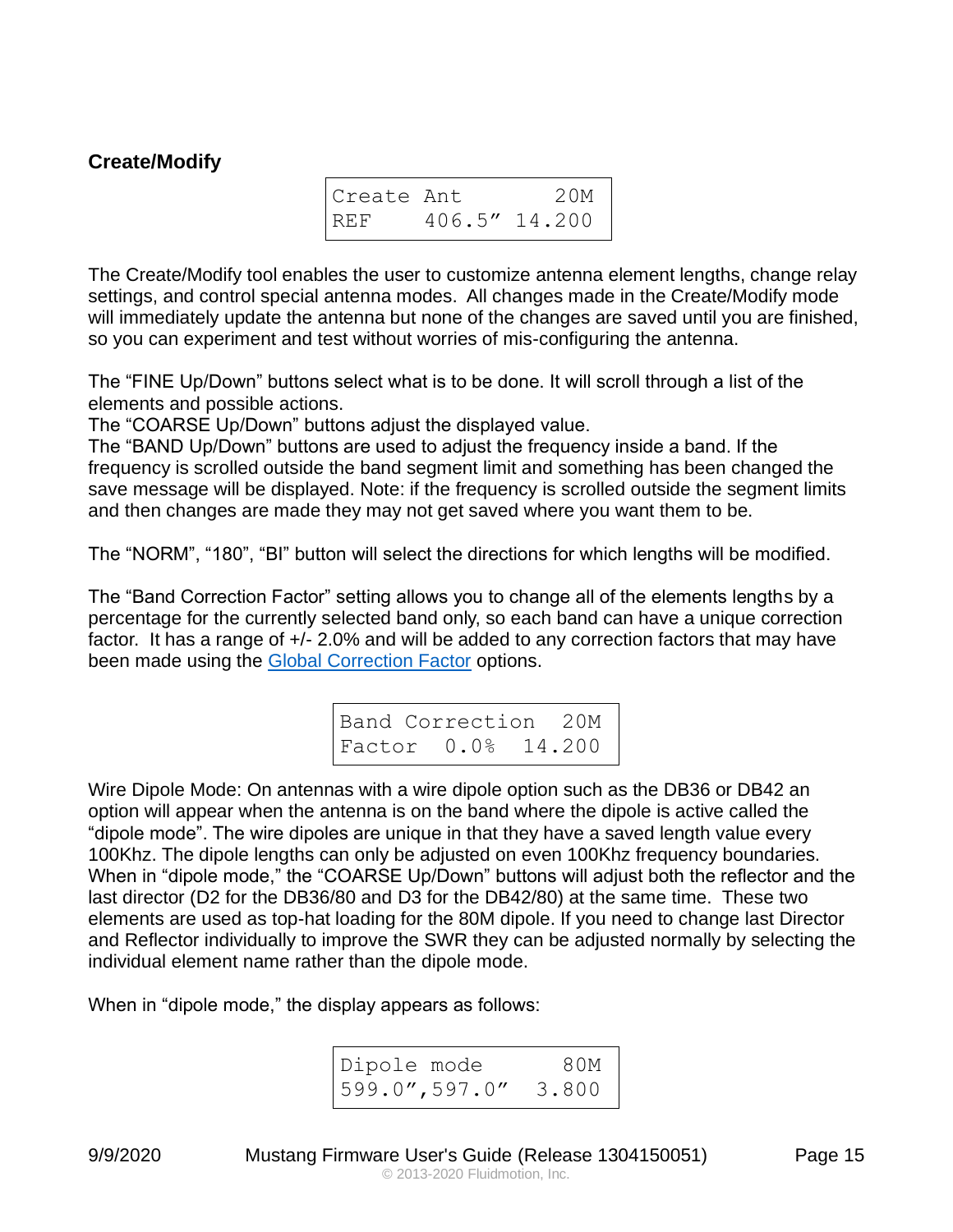The length displayed is for the Reflector, Director. While in this mode, the two elements maintain the original factory reflector to director length ratio.

Relays: On antennas with relays there will be a selection that allows you to switch the relays on and off effectively changing the driven element. For instance in the Dipole mode you can switch off the relay that selects the dipole.

| Create Ant |    | 20M    |
|------------|----|--------|
| RLY        | Nο | 14.300 |

Element Length: To adjust an element length use "FINE Up/Down" buttons select the desired element. Use the "COARSE Up/Down" buttons to adjust the length, the antenna will immediately track the adjustment.

Restore Default: Will clear or set the currently selected band in all 3 directions (NORM, 180,BI) back to factory defaults and save the values.

```
Restore Default? 20M
Press Select
```
Exit Create/Modify: When done use the "FINE Up/Down" buttons to Exit create/modify. Pressing the "SETUP" key will also exit the Mode.

> Exit Create/Modify Press Select

If a setting was modified, this menu will be displayed:

| [ 1Yes   | Save Band |
|----------|-----------|
| $[X]$ No | Changes   |

Use the "Fine" buttons to select Yes or No then press the "Select" Key.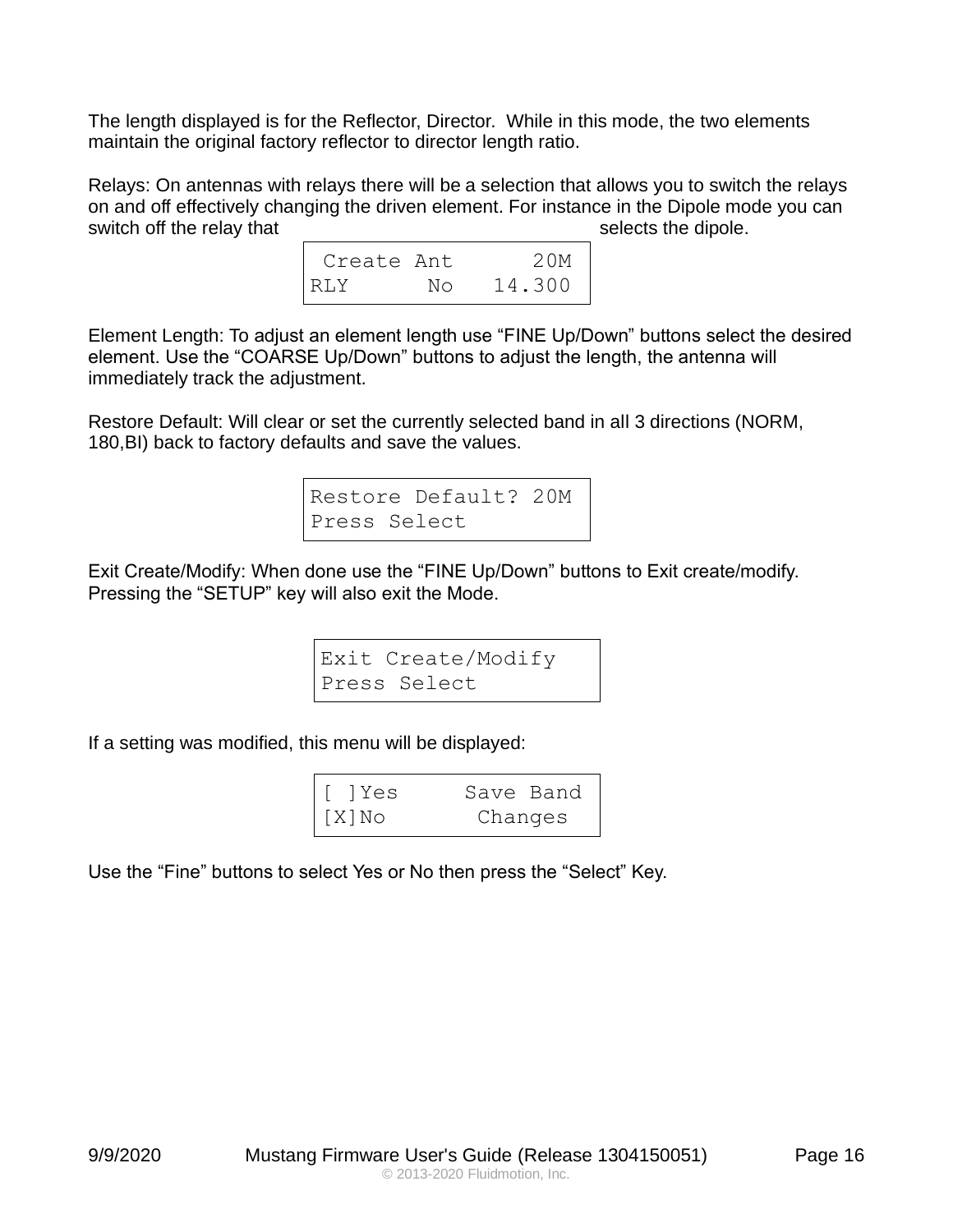# <span id="page-16-0"></span>**How to Install or Update SDA100 Firmware**

#### <span id="page-16-1"></span>*Requirements*

Atmel Flip programming software USB Type A cable to USB Type B Mini cable (Amazon B00NH11N5A)

### <span id="page-16-2"></span>*Precautions*

Do not connect the SDA100 to the computer with the USB cable until the Flip software has been installed.

*The Atmel Flip software may not be compatible with all versions of Windows 10. You may need to run the Flip software on a previous version of Windows.*

# <span id="page-16-3"></span>*Instructions*

#### <span id="page-16-4"></span>**Install the Atmel Flip software**

The SDA100 controller can be loaded with new firmware using the Flip software tool available from Atmel:<http://www.atmel.com/tools/flip.aspx>

At the time of this writing, the tool will run on Microsoft Windows operating systems, as well as x86 versions of Linux. For those that are using Windows 10, Atmel advises installing the version of flip that **includes** the Java Runtime Environment.

Download the Flip software from the Atmel website, and install it, noting the install location. When the SDA100 is plugged in, you may be required to manually locate the required USB driver which is in the FILP USB directory of the installation directory (e.g. C:\Program Files (x86)\Atmel\Flip 3.4.7\usb\)

#### <span id="page-16-5"></span>**Download the SDA100 image to your computer**

Obtain the SDA100 image from the SteppIR website, and place it in a known location on your computer.

#### <span id="page-16-6"></span>**Attach the SDA100 to the PC**

Remove power from the SDA100 controller **by removing the power supply plug** Connect the USB Cable

Reattach the power cable to the SDA100 controller

#### <span id="page-16-7"></span>**Place the SDA100 into firmware load mode**

If a pre-Mustang release of software is on the controller, do the following to enable firmware load:

- 1. Press and hold FINE and COARSE UP buttons while simultaneously pressing the POWER switch.
- 2. The controller will display "FLASH Boot Loader" "NORM=BL 180=EE BI=X"
- 3. Press the NORM button, and the Norm LED should illuminate.